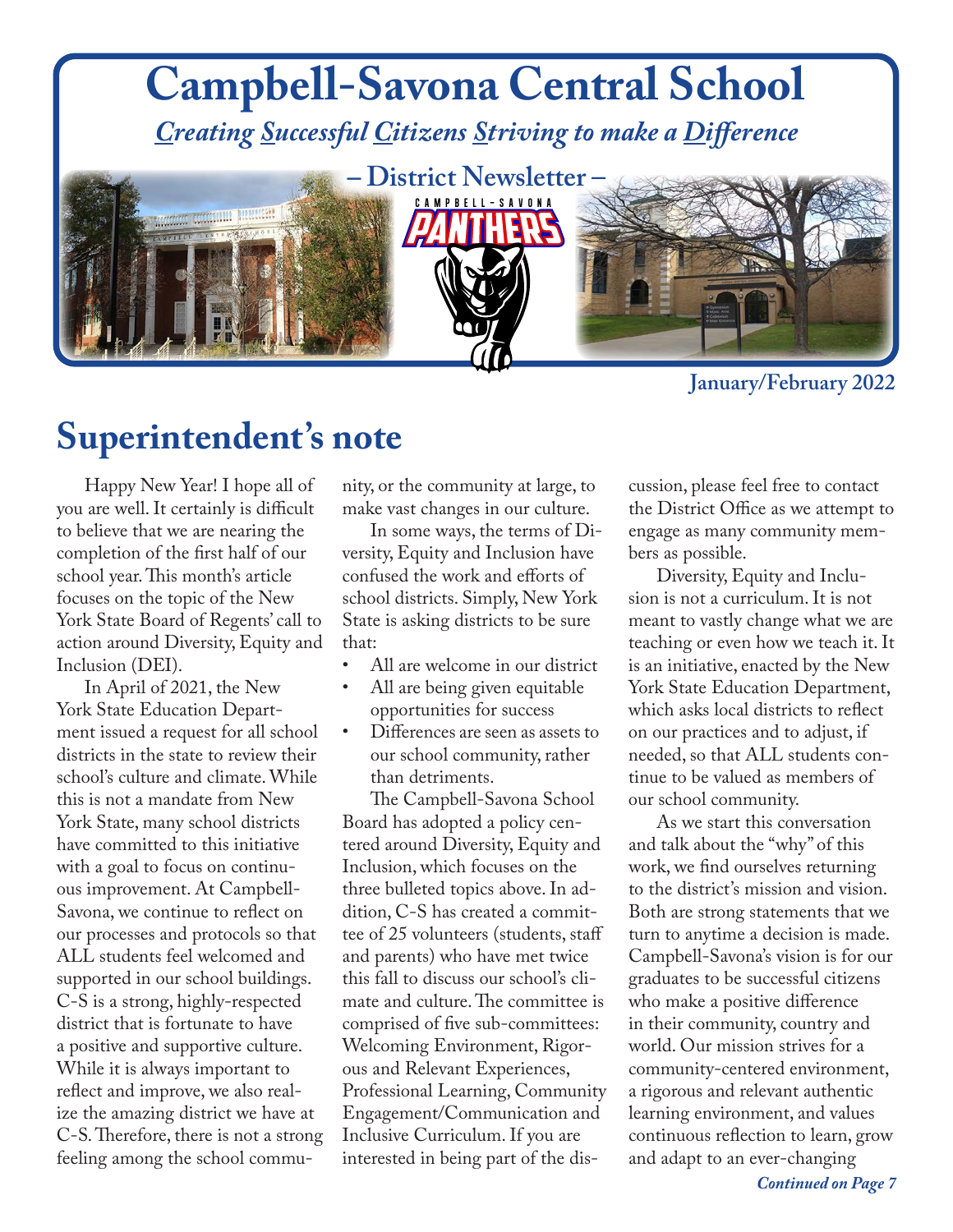#### **Transportation update: winter safety**

Our winter weather months are unpredictable. We urge motorists, students and parents to take extra precautions this time of year to stay safe on the roads and at the bus stop. Don't rush – roads and sidewalks are going to be slippery, so give your children extra time to get to the bus stop. Students should bundle up and have appropriate footwear.



While at the bus stop, remember to stay back at least 10 feet in case the bus should slide when coming to a stop. Be patient – our drivers are well seasoned to drive in inclement weather, but even the most experienced driver may have difficulty on snow and ice-covered roads. Safety is each driver's top priority and extra time may be needed to get from stop to stop.

If the roads are bad, the bus driver may deem a road unsafe. If your child is not picked up for this reason, there will be no penalty for absenteeism. Bad weather can lead to school cancellations, delays or early dismissals. Make sure your emergency go home information is correct, and that you have access to the school website, local news or social media for updates when inclement weather is expected.

> *Sarah Burgess* Transportation Supervisor

### **From the High School**

It's been a busy time at the Jr./ Sr. High School. Our winter sports season has gotten underway; our instrumental and vocal students participated in their holiday concerts; we had a great December half day with singer-songwriter Jared Campbell for all of our 7-12 students; Career Development Council organized a real-world finance simulation for our seniors called Mad City Money and wonderful learning continues to take place inside and outside our classroom walls.

As we move into January and the end of the second semester, our students will have the opportunity in some of their classes to show their cumulative knowledge in the course.

Our middle school students will take part in computer-based testing simulation to prepare them for our computer-based testing in ELA and math in the spring. Our middle schoolers also will take winter I-Ready diagnostic testing to assess growth since the beginning of the year in ELA and math.

Our 9-12 graders will be gearing up for January midterms the week of January 24.

January through March is one of the most important stretches of the school year, in which students

become deeply engaged in their learning and focus on their goals and personal growth. This also is a time for parents to reach out if you have any questions regarding your child's academic, social or emotional needs.

As we move into the new year, we will continue to practice our safety processes and procedures. Please note that the school will periodically be performing "unannounced" lockdown drills throughout the school year to keep our faculty, staff and students sharp and ready should a real emergency ever occur. Please note that the school will contact parents after a drill is performed so that parents are aware and can report any questions or concerns that they may have regarding the experience for their child. It is incredibly important that our students feel secure and confident in how we work together to create a caring environment of safety.

Thank you for everything you do every day to support our school. It makes a huge difference in how we work together to give our children every opportunity for success!

> *Kelley Meade* Jr./Sr. High School Principal

### **C-S students named Top of Trade**

Congratulations to Saige McGarvey (Heavy Equipment) and Bianca Sutton (Nurse Assisting), who were recognized as November's Top of the Trade in their GST BOCES Career and Technical Education (CTE) programs at the Coopers Education Center.

This honor puts them in the running for Student of the Year, which includes a scholarship sponsored by the campus SkillsUSA chapter.

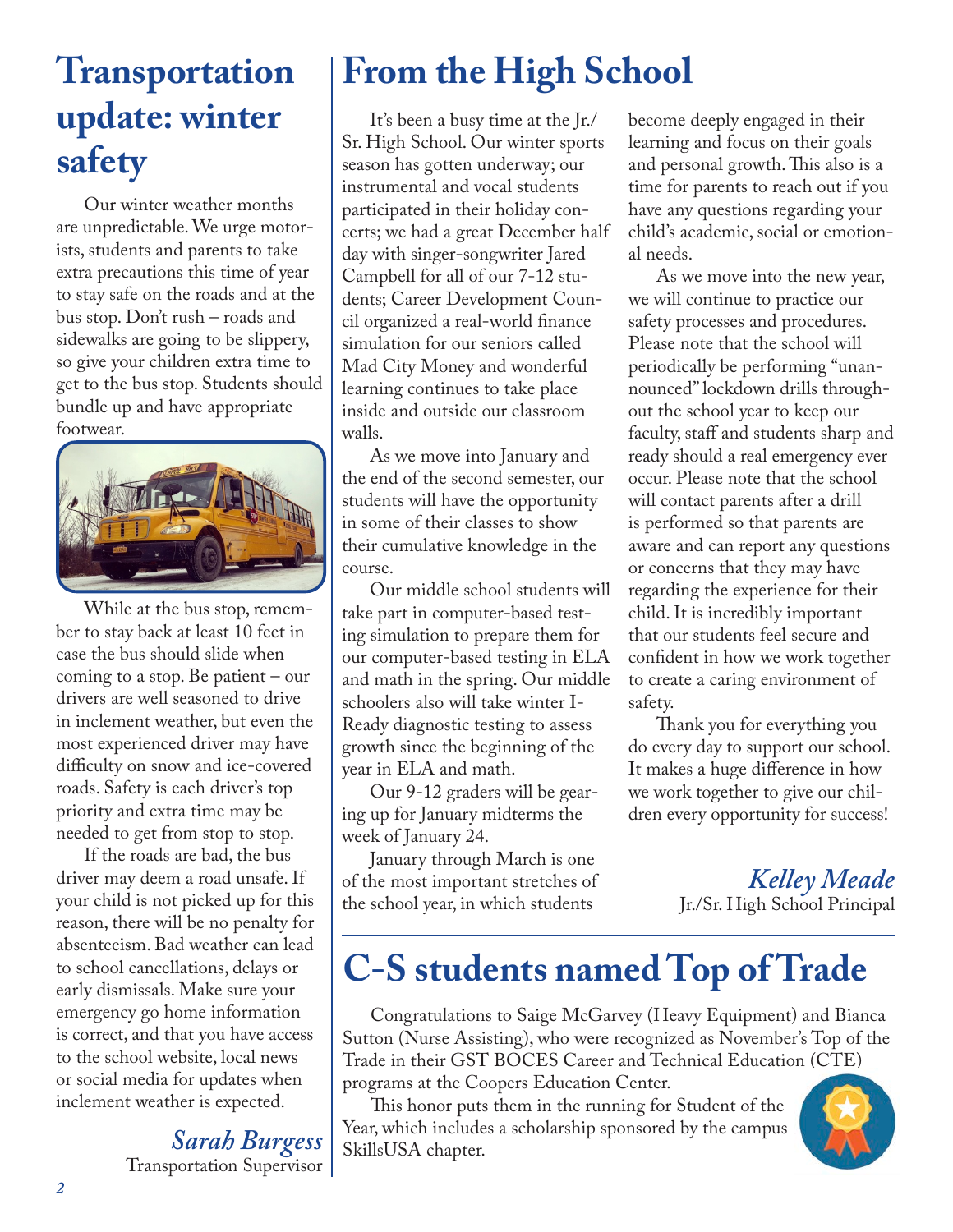#### **From the Elementary School**

The start of a new year inspires us to reflect on the past, set goals and bring high spirits for the future. As begin 2022, we will continue to move forward with a strong focus on the academic, social and emotional growth of our students. We will keep the importance of a school family and community at the forefront as we continue into the second half of the school year.

In January, our students in grades 3-6 will be practicing the NYS assessments in a computerbased format in preparation for the assessments in April and May. With a full shift to 1:1 devices during the pandemic and a transition to the NYS Next Generation Standards next year, this opportunity allows us to be better prepared for the future and give our students the most exposure and practice as we move forward into the 21st Century world.

February is the official start of the third marking period and the second half of the school year. Please continue to build off of parent teacher conferences and the conversations that you have had with your child's teacher throughout the school year as you talk to your child about his/her goals and setting plans to achieve them. It takes a village to raise a child, and one of the most important relationships in a child's life is between their parents and teacher.

We have seen many successes this year and have started to close the learning gap that the pandemic has caused. Academically, after the first marking period we decreased the percentage of students wellbelow grade level as compared to last year by 10 percent, have moved our overall on-grade level by an increase of 10 percent and our well-above level is where we were prior to the pandemic. Being able to bring back more assemblies and grade-level field trips has started to move us forward in the realworld experiences that are students need. In addition, we have been able to start getting our students back into the community with our Panther Learning Leaders starting to do more philanthropic activities to help other. We are excited for continued forward movement as we put students first in the opportunities that we can bring for them to become successful citizens who make a positive difference in our school, country and world.

We couldn't do our best for our children without your love and support.

> *James E. Anderson* Elementary School Principal

*Imprints* **staff busy, order yearbooks now**

From the hallways to the sidelines, high school yearbook staff can be found taking pictures of the school community in action. It has been a busy few months; in the space between school and sports picture days, looming yearbook deadlines and the popular gift card fundraiser, *Imprints* students are creating a memorable yearbook.

Back in the fall, students attended a workshop at the Syracuse Zoo, where they learned how to take pictures that tell a story and write captions that both inform and entertain readers. It was a unique and fun opportunity for the staff to collaborate. Looking ahead, students will learn what it really takes to sell a yearbook: taking pride in a quality product and stepping out of their comfort zone.

If you're interested in purchasing a yearbook, please visit Jostens. com. The price of the yearbook is \$60, but the memories are priceless.



**PTSO Family Ice Skating Nights January 14 & 28 • 10:30 p.m.-Midnight Corning Civic Center Free skating for families Rentals included**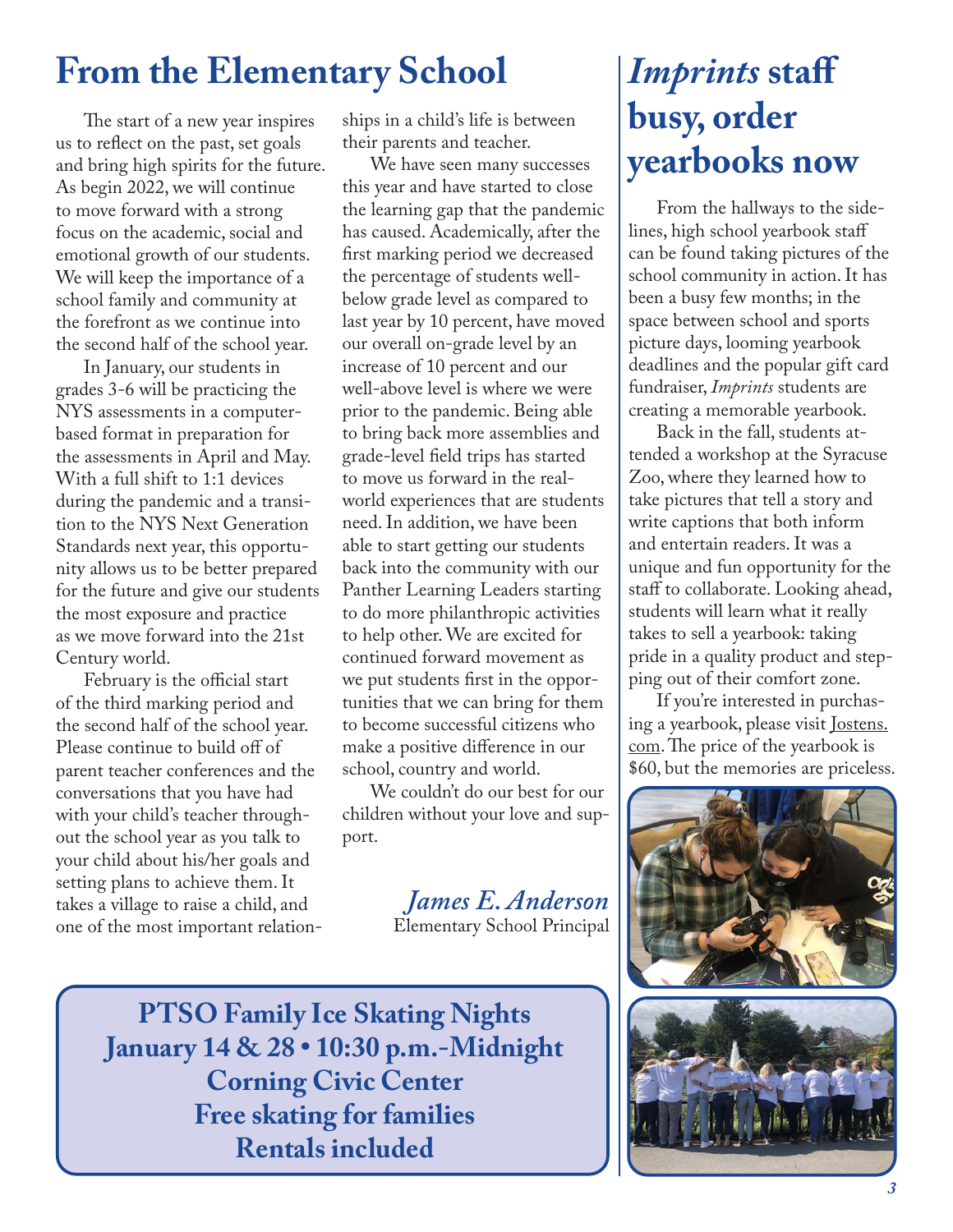# **updates**

As the weather continues to cooperate, there has been a great deal of activity occurring on the grounds of Campbell-Savona. District residents will notice additional improvements on both campuses in the coming weeks and months.

New backstops will be constructed in the coming weeks on both our softball and baseball fields. In addition, we will add new basketball backboards very soon, as well as a new shotput area. Softball and baseball teams also will enjoy new batting cages this spring.

As you drive through the bus loop at the Jr./Sr. High School, you will notice that mirrored safety glass has been installed.

Inside the building, the trim on the new wall tile near the auditorium entrance is nearly finished. In addition, all new LED battery backup exit light fixtures have been installed at both schools. At the Savona building, finishing touches are being added to backsplashes on 13 new classroom countertops.

In December, construction will begin on a secure entryway system at the Elementary School and several new classroom windows will be installed at both buildings.

Soon, the district will be listing several items on the auction site, Auctions International. For sale are: 2014 F50 pickup truck, desk, tables, chairs, exercise bikes, pressure washer, chain link fence and much more. Look for the advertisement at Auctions International.

Thank you for your continued support and patience as we upgrade and maintain our beautiful facilities.

# Capital project | C-S fall athletes earn honors

Congratulations to the following fall athletes for their accomplishments:

**C-S Varsity Girls Soccer All-Steuben County League Division I All-Stars** First Team: Karissa Champion Donna Clark Karrigan Ellison

Second Team: Abby Brinckerhoff Catrice Taft

**All-Section V Soccer – Sectionals** Tournament Class C2 Team: Karissa Champion



**C-S Varsity Boys Soccer All-Steuben County League Division I All-Stars** First Team: Kaden Bolt Lucas Feldman Cody Mansfield

Second Team: Carter Crooker Nolan Jamison

**C-S Varsity Boys Steuben County League Offensive Player of the Year** Kaden Bolt

**C-S Varsity Volleyball All-Steuben County League All-Stars** First Team: Megan Sanford

> *(L-R) Abby Brinkerhoff, Nolan Jamison, Lucas Feldman, Kaden Bolt, Karrigan Ellison, Catrice Taft, Karissa Champion, Donna Clark Not Pictured: Megan Sanford, Carter Crooker and Cody Mansfield*

# *Freaky Friday* **presented at C-S**

The musical *Freaky Friday* took to the Campbell-Savona stage in November for three outstanding performances. Congratulations to the cast and crew and thank you to all who attended.

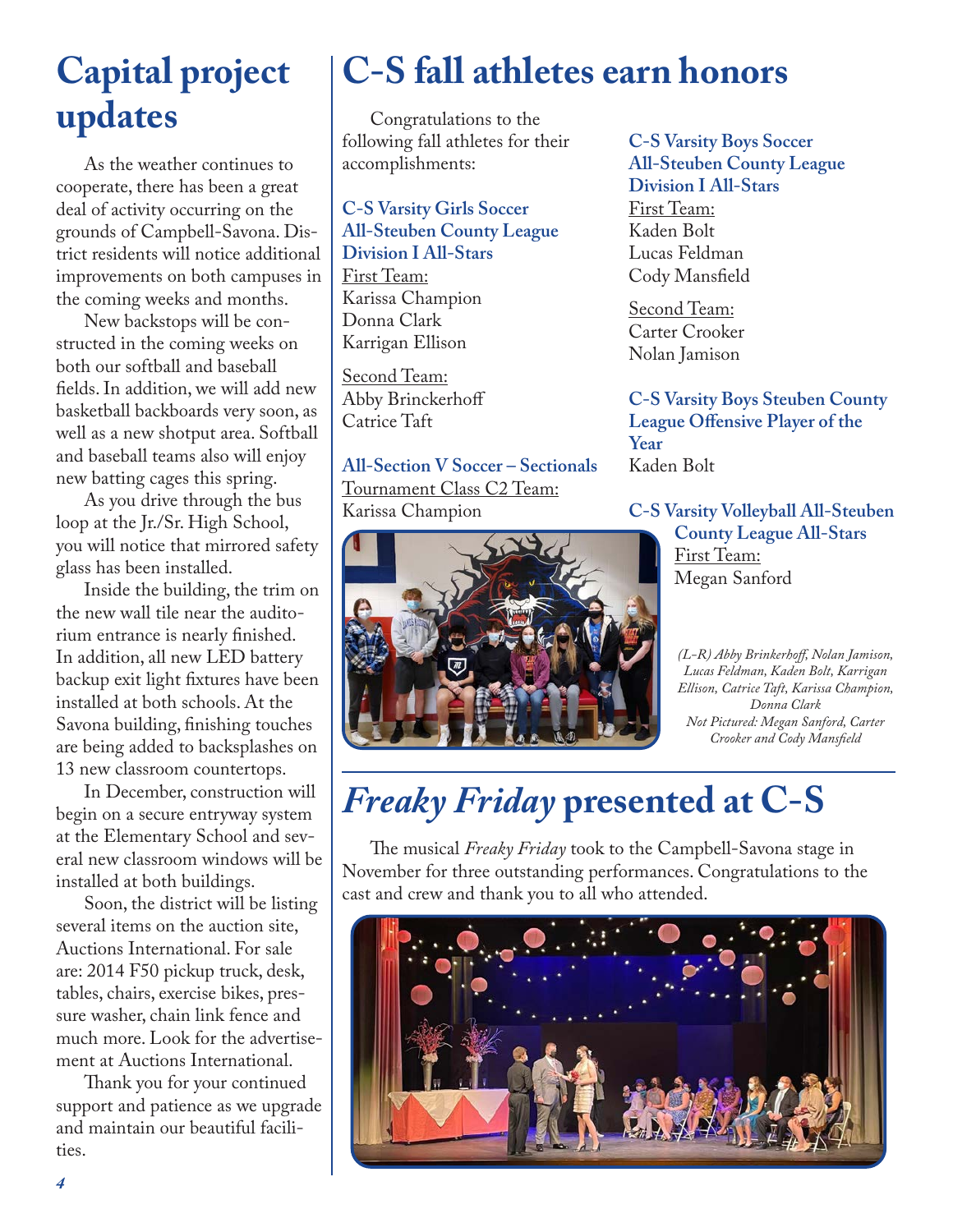#### **After School Program news**

(ASP) is up and running in the Jr./Sr. High School. Students in grades 7-12 are invited to attend the program on Mondays, Tuesdays, Thursdays and Fridays from 3:05 p.m.-4:30 p.m. ASP is not offered on Wednesdays or half school days. There are three sessions daily and each session is 30 minutes. Students may come to one session, two sessions or all three sessions.

Does your student need to stay after school for a practice or game? The school policy indicates that students must be supervised after school in the building, so this program gives students a safe place to go until 4:30 p.m. ASP students can work on homework, learn some cool stuff and even have some physical fun.

Transportation home at 4:30 p.m. is available if needed. Students need to sign up by 12:30 p.m. in the Google Classroom on the day they need transportation. It's easy to sign up. Students can use the QR code or passcode located outside of the library to join the ASP Google Classroom. Once in the classroom, find the date to attend, complete the Google form and





submit. Students will report to the library at 3:05 p.m., sign in and get a snack.

Some of the topics and activities in ASP this year have included: hour of code, hand tools, power tools, build a popsicle stick village, making Christmas trees out of magazines, baking an apple pie for Thanksgiving, making and decorating Christmas cookies, board game challenge, nature walking, compass reading, using math to play disc golf and gingerbread house decorating.

Activities coming soon include: coding, MakerSpace challenges, career exploration, Why money?, ABCs of financial literacy, making tacos for dinner, learning how

to prepare and present easy snacks for the Super Bowl, guest speakers and much more.

 The ASP staff look forward to seeing your child at the After School Program!

> *JoeAnn Meek* ASP Coordinator

# **Mitten Project**

For several years, Home School Counselor Ronda Strawser has organized the Mitten Project to help district families with Christmas gifts for their children. This program is confidential, as all students are assigned a number rather than a name. Once she receives wish lists from the parents, Strawser makes a paper mitten for each child that includes his/her list. This year, the High School will provide Christmas gifts for 50 children in our district. We are very fortunate that our staff, administration and many community organizations support this program by taking a mitten and buying gifts from the wish list. "It has been my pleasure to make sure our kids have a great Christmas and our families are supported," said Strawser.

#### **Join the Ski and Snowboarding Club**

"Keep Calm and Ski or Snowboard" is our mantra for

the Ski and Snowboarding Club. We hit the trails at Swain Ski Resort every Sunday for six weeks starting



January 2, 2022. It's not too late to join. For more information about the Jr./Sr. High club, contact Nancy Kernan at nkernan@cscsd.org or Tom Freeland for the Elementary club at tfreeland@cscsd.org.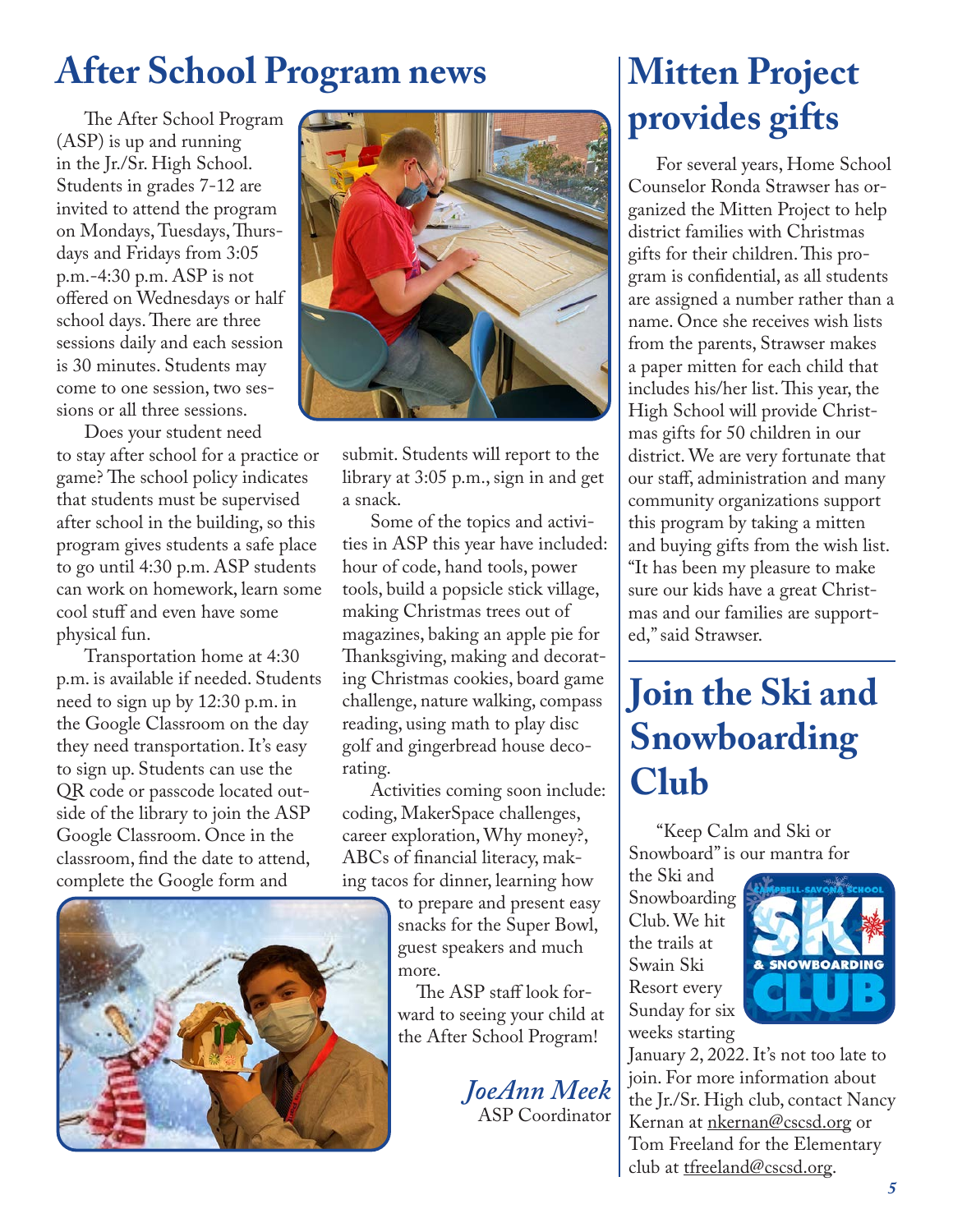#### **Winter sports guidelines**

Basketball, Cheer, Swimming and Diving, and Wrestling contests at Campbell-Savona are following these guidelines for the 2021-22 season:

- All individuals are required to follow the New York State Department of Health Mask Mandate. Properly worn masks should be two layers. Mesh masks are not acceptable.
- There are no spectator limits at this time for any of our winter athletics. Spectators must sit in household pods and socially distance between pods.
- Locker room use is normal. Masks are required at all times.
- No water will be made available. Athletes must bring their own. There is a water bottle filling station found in the gym lobby for refills or filling up before a contest.
- The concession stand will be open primarily just for events with varsity.
- No food or drink of any kind will be allowed in the pool area or gymnasium beginning on Monday, January 3.
- A changing area will be provided for officials.

*\*These guidelines are subject to change at any time.*



# **C-S moving to 3-8 math and ELA state assessments on computer**

Beginning in 2017, schools have had the option to administer the Grades 3-8 English Language Arts and mathematics tests on computer or paper. More information about this option is available at the NYSED com-

puter-based testing (CBT) support website at https://cbtsupport.nysed. gov.

In the spring of 2022, our grades 3-8 students will be taking their ELA and math state exams on their one-to-one devices. Our grades 3-8 teachers are busy preparing our students for this transition, referred to as Computer-Based Testing, or CBT.

In June 2017, the Board of Regents reduced the number of days of student testing on the Grades 3-8 English Language Arts and mathematics tests from three sessions for each test to two. This change took effect beginning with the tests that were administered in 2018. In addition to reducing the number of sessions, the Board's decision also reduced scoring time for teachers. As a result of the change to a two-session test design, panels of New York State educators from across the state were brought together to engage in a standards review process. These panels of educators established new performance standards for each grade level. They followed a standardized, research-based process to discuss expectations for students in each performance level, reviewed the actual test questions and made rec-



ommendations on the knowledge and skills required of students at each grade level. These recommendations form the basis for the performance standards that are applied to individual student tests to make proficiency level determinations.

Students will be required to answer multiple choice questions as well as show their work on the math exam and type their extended responses on the ELA exam. In CBT, students log in to their tests through a secure browser, which prevents them from opening other browsers. Examples of browsers are Internet Explorer, Google Chrome, etc.

This change is significant for our teachers. A lot of support is being provided and that effort is led by our GST BOCES Instructional Support Teacher Lisa Zimar. She is providing department trainings and grade level trainings, as well as pushing into the Grades 3 and 4 technology classes to support students. From January 10-14, grades 3-8 will participate in a simulation Math CBT. The simulation will be great practice for our technology department, teachers and students, and hopefully put us on the path of successful "real" exams in the spring.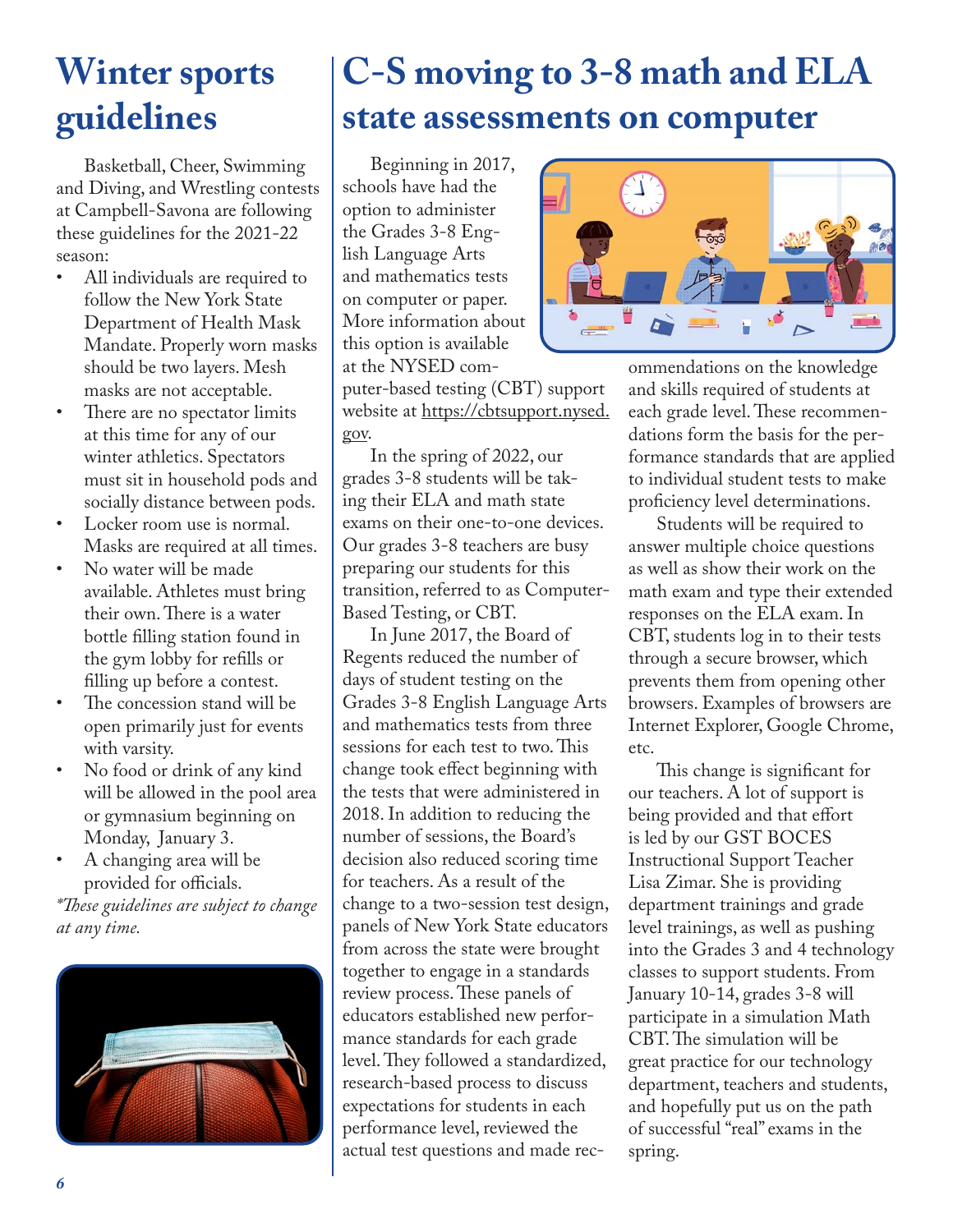# **Holiday happenings at C-S**



*Band and chorus members showcased their talents at holiday concerts.* 





*(Below) At the completion of their unit on cells, Living Environment students created ugly sweaters with either an animal or plant cell design.*





*Mrs. Calafiore's class conducted a candy cane lab. Students used vegetable oil, vinegar, hot water and cold water to see what would melt the candy cane the quickest.*



*Mrs. Kernan's class took a field trip to the Corning Museum of Glass.*

#### *Superintendent, cont'd*

world. We want our students to leave the halls of Campbell-Savona equipped with the skills and the understanding to navigate the world in which they live.

The request from the State of New York for districts to focus on diversity, equity and inclusion allows us to review Campbell-Savona's mission and our vision and to remind ourselves of all the good that we do in this community. It also allows us to reflect so that we can continue the effective work we are doing and to adjust if necessary. This initiative and this work are what districts should already be doing. This is an opportunity for us to celebrate what is going well and to improve in areas in need of focus.

As this work develops, and with the help of the committee, we will create ways for all community members to provide feedback about their school district. Future information and updates will be communicated in newsletters, email, Facebook and the website. Please refer to this communication for opportunities to get involved.

We welcome your questions and suggestions as we begin this reflection and work. Please reach out to the district office at 527-9812 or contact me at ameccariello@cscsd. org.

Thank you for your continued support and partnership.

Stay well,

*Ann Meccariello* Superintendent